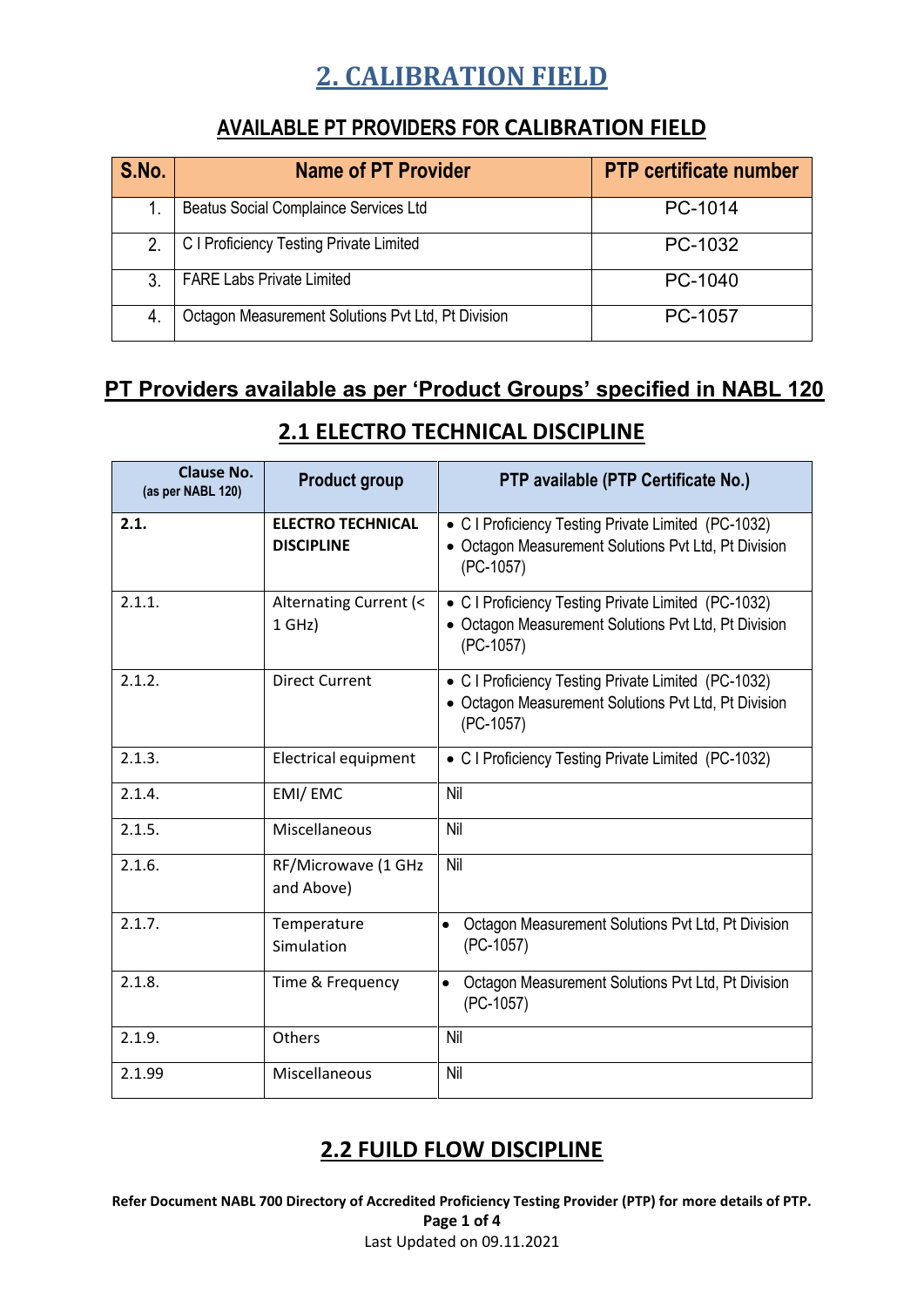| <b>Clause No.</b><br>(as per NABL 120) | <b>Product group</b>                                            | PTP available (PTP Certificate No.) |
|----------------------------------------|-----------------------------------------------------------------|-------------------------------------|
| 2.2.1.                                 | <b>Flow Measuring</b><br><b>Devices</b><br><b>Miscellaneous</b> | Nil                                 |
| 2.2.99.                                | <b>Miscellaneous</b>                                            | Nil                                 |

## **2.3 MECHANICAL DISCIPLINE**

| <b>Clause No.</b><br>(as per NABL 120) | <b>Product group</b>                                                                  | PTP available (PTP Certificate No.)                                                                                                                                    |
|----------------------------------------|---------------------------------------------------------------------------------------|------------------------------------------------------------------------------------------------------------------------------------------------------------------------|
| 2.3.1.                                 | <b>Acceleration, Speed &amp;</b><br><b>Acoustics</b>                                  | <b>Nil</b>                                                                                                                                                             |
| 2.3.2.                                 | <b>Density and Viscosity</b>                                                          | FARE Labs Private Limited (PC-1040)<br>$\bullet$                                                                                                                       |
| 2.3.3.                                 | <b>Dimension (Basic-</b><br><b>Measuring</b><br><b>Instrument, Gauges</b><br>etc.)    | Beatus Social Complaince Services Ltd (PC-1014)<br>$\bullet$<br>Octagon Measurement Solutions Pvt Ltd, Pt Division<br>(PC-1057)                                        |
| 2.3.4.                                 | <b>Dimension (Precision-</b><br><b>Precision Instruments</b><br>and Surface Topology) | Nil                                                                                                                                                                    |
| 2.3.5.                                 | Hardness & Impact                                                                     | Beatus Social Complaince Services Ltd (PC-1014)<br>$\bullet$                                                                                                           |
|                                        | · Hardness Testing<br>Machine                                                         | Beatus Social Complaince Services Ltd (PC-1014)                                                                                                                        |
| 2.3.6.                                 | <b>Force</b>                                                                          | Beatus Social Complaince Services Ltd (PC-1014)<br>$\bullet$<br>Octagon Measurement Solutions Pvt Ltd, Pt Division<br>$\bullet$<br>(PC-1057)                           |
|                                        | · Torque Measuring<br><b>Devices</b>                                                  | Beatus Social Complaince Services Ltd (PC-1014)<br>Octagon Measurement Solutions Pvt Ltd, Pt Division<br>$\bullet$<br>(PC-1057)                                        |
| 2.3.7.                                 | <b>Mass and Volume</b>                                                                | Beatus Social Complaince Services Ltd (PC-1014)<br>$\bullet$<br>FARE Labs Private Limited (PC-1040)<br>Octagon Measurement Solutions Pvt Ltd, Pt Division<br>(PC-1057) |
|                                        | · Volume                                                                              | Beatus Social Complaince Services Ltd (PC-1014)<br>$\bullet$<br>FARE Labs Private Limited (PC-1040)                                                                    |
|                                        | · Weights                                                                             | Beatus Social Complaince Services Ltd (PC-1014)<br>FARE Labs Private Limited (PC-1040)                                                                                 |

**Refer Document NABL 700 Directory of Accredited Proficiency Testing Provider (PTP) for more details of PTP. Page 2 of 4** Last Updated on 09.11.2021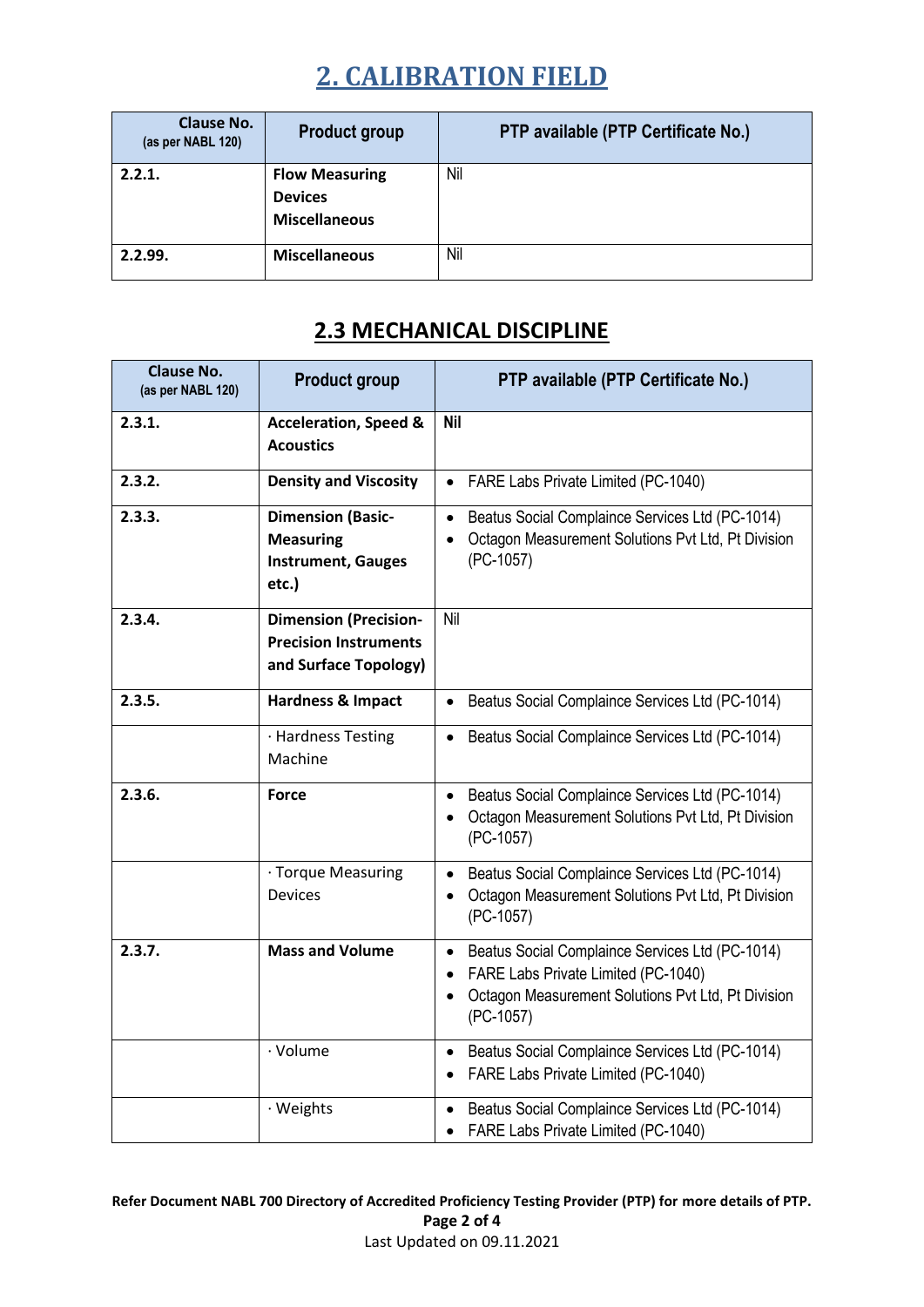|         |                                  | Octagon Measurement Solutions Pvt Ltd, Pt Division<br>(PC-1057)                                                                                                         |
|---------|----------------------------------|-------------------------------------------------------------------------------------------------------------------------------------------------------------------------|
| 2.3.8.  | <b>Pressure and Vacuum</b>       | Beatus Social Complaince Services Ltd (PC-1014)<br>C I Proficiency Testing Private Limited (PC-1032)<br>Octagon Measurement Solutions Pvt Ltd, Pt Division<br>(PC-1057) |
|         | · Pressure Indicating<br>Devices | C I Proficiency Testing Private Limited (PC-1032)<br>Octagon Measurement Solutions Pvt Ltd, Pt Division<br>(PC-1057)                                                    |
| 2.3.99. | <b>Miscellaneous</b>             | <b>Nil</b>                                                                                                                                                              |

# **2.4 OPTICAL CALIBRATION**

| <b>Clause No.</b><br>(as per NABL 120) | <b>Product group</b> | PTP available (PTP Certificate No.) |
|----------------------------------------|----------------------|-------------------------------------|
| 2.4.1.                                 | Equipment            | Nil                                 |
| 2.4.2.                                 | Optical              | Nil                                 |

### **2.5. RADIOLOGICAL DISCIPLINE**

| <b>Clause No.</b><br>(as per NABL 120) | <b>Product group</b>         | PTP available (PTP Certificate No.) |
|----------------------------------------|------------------------------|-------------------------------------|
| 2.5.1.                                 | Radiological<br>measurements | Nil                                 |
| 2.5.99.                                | <b>Miscellaneous</b>         | Nil                                 |

## **2.6. THERMAL DISCIPLINE**

| Clause No.<br>(as per NABL 120) | <b>Product group</b>               | PTP available (PTP Certificate No.)                                                                                                                                                                  |
|---------------------------------|------------------------------------|------------------------------------------------------------------------------------------------------------------------------------------------------------------------------------------------------|
| 2.6.1.                          | Specific heat &<br><b>Humidity</b> | • FARE Labs Private Limited (PC-1040)<br>Octagon Measurement Solutions Pvt Ltd, Pt Division                                                                                                          |
| 2.6.2.                          | <b>Temperature</b>                 | Beatus Social Compliance Services Ltd. (PC-1014)<br>• C I Proficiency Testing Private Limited (PC-1032)<br>FARE Labs Private Limited (PC-1040)<br>Octagon Measurement Solutions Pvt Ltd, Pt Division |
| 2.6.99.                         | <b>Miscellaneous</b>               | Nil                                                                                                                                                                                                  |

**Refer Document NABL 700 Directory of Accredited Proficiency Testing Provider (PTP) for more details of PTP. Page 3 of 4** Last Updated on 09.11.2021